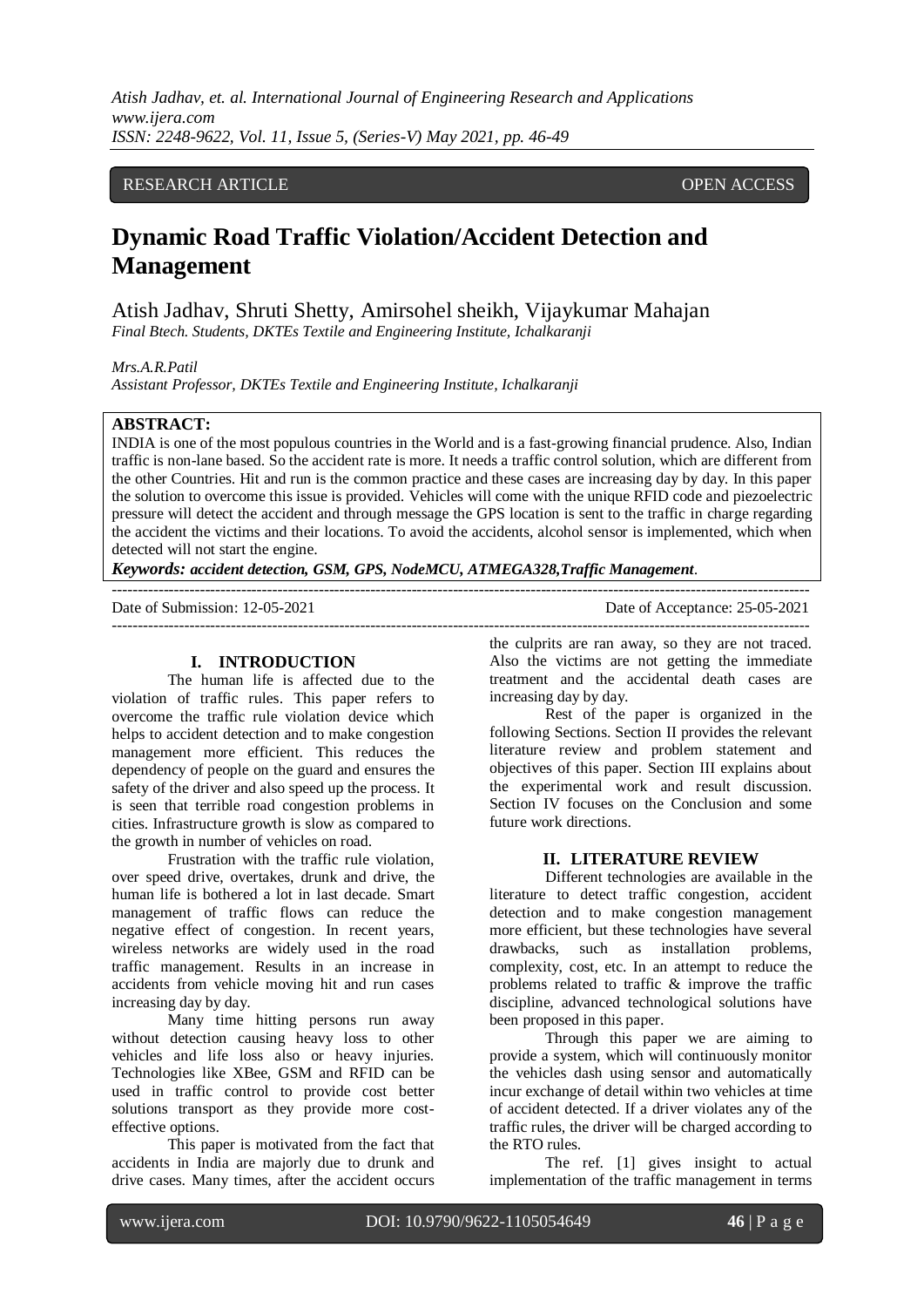of hardware. Gives brief explanation of the how real time traffic flow is monitored and controlled.

The ref. [2] gave advantage of automated system implementation using RFID tags for controlling and monitoring traffic in smart cities. The ref. paper [3] gives us information on how to detect a vehicle which needs emergency exit or less time to reach its destination. Emergency vehicles need to reach their destinations at the earliest. If they spend a lot of time in traffic jams. With emergency vehicle clearance, the traffic signal turns to green as long as the emergency vehicle is waiting in the traffic junction. The signal turns to red, only after the emergency vehicle passes through.

In the ref. paper [4] different penalties were implemented for violating any of the rules. At the traffic signals there will be RFID reader attached to the AVR Microcontroller at the signal pole. RFID reader will detect the RFID TAG of the car which has crossed the road when the signal is red. The RFID TAG is attached at the bottom of each car, with each TAG having its own different identity. Warning will be issued to the driver by sending message to the car unit and penalty will be charged to that particular driver's smart card only. At the speed limit zone and no parking zone also there are RF transceivers. The speed limit is saved in AVR microcontroller at the speed limit zone which will be continuously transmitted by the RF module attached to the microcontroller. If the speed of the car is more, then penalty will get charged. Again in the no parking zone also there is one RF module, if it receives the RF waves 10 times then it is considered that the car is parked and penalty will be charged to that car.

In paper [5] we get a glimpse at the effects of air pollution and how to reduce it by controlling traffic. In the smart city each vehicle having RFID tag and at the Traffic Signal reader would be more communicative in nature for exchanging their messages. On the basis of data for Vehicle density and air quality, there could be prediction for future using Various Predication Algorithm.

In the paper [6] discussion about the emitted gases and its variation is discussed. Carbon Monoxide (CO) induced by traffic pollution is highly dynamic and non-linear. Bi-scale adaptive sampling algorithm is an effective energy saving strategy for gathering good quality statistics in traffic pollution monitoring, which has data that exhibit multi-scale characteristics.

After doing extensive survey, we found that the hit and run cases are not covered so far. So this paper provides a solution to such cases and accordingly the problem statement is defines as:

To design and develop IoT based Dynamic Road Traffic Violation/Accident Detection and Management which will incorporate the mechanism for controlling drunk and drive, accident detection ,hit and run identification etc. The Objective of this paper is set as follows:

To detect the drunk driver using alcohol sensor

• To track the detailed information the of vehicle using GPS

To detect the accident and avoid violation of traffic rules based on the pressure sensor

• To identify the hit and run cases and share the details of the vehicle on the cloud through IoT A Dynamic Road Traffic Violation/Accident

Detection and Management for Smart Cities System using the piezoelectric pressure sensor along with Arduino using IoT. Hence minimizing the accidents and reduces violation of traffic rules. The RFID is used as licence which also act as key. The system is user friendly. Implementing this system in all the vehicle to overcome the problem. The detailed methodology is discussed in Section III in detail.

### **III. EXPERIMENTAL SETUP**

The complete system is divided into four main modules namely a) alcohol sensor b) pressure sensor c) GSM and GPS d) RFID The Fig. 1 gives the details of the interface of the entire module. In this system, we are using wireless charge transfer technique, for detection of rules violation, licence as a key to start vehicle, alcohol sensor to detect driver drunk, pressure sensor for detection of accident. GPS is used for finding the position of vehicle and GSM is used for send the message in case of accident to the RTO.

Through this project we are aiming to provide a system, which will continuously monitor the vehicles dash using sensor and automatically incur exchange of detail within two vehicles at time of accident detected. If a driver violates any of the traffic rules, the driver will be charged according to the RTO rules. The details of the major components are described in the following subsections:

#### **a. Power supply module:**

When working with electronics, one thing is always required: power. Any electronic circuit necessitates the use of a power supply. It is critical to supply the exact amount of voltage and current to each component for proper operation. It can be fatal if the power reaches its limit.

The commercial 7805 voltage regulator IC is used for the  $+5$  volt power supply. This IC generates a constant +5 volt output that is accurate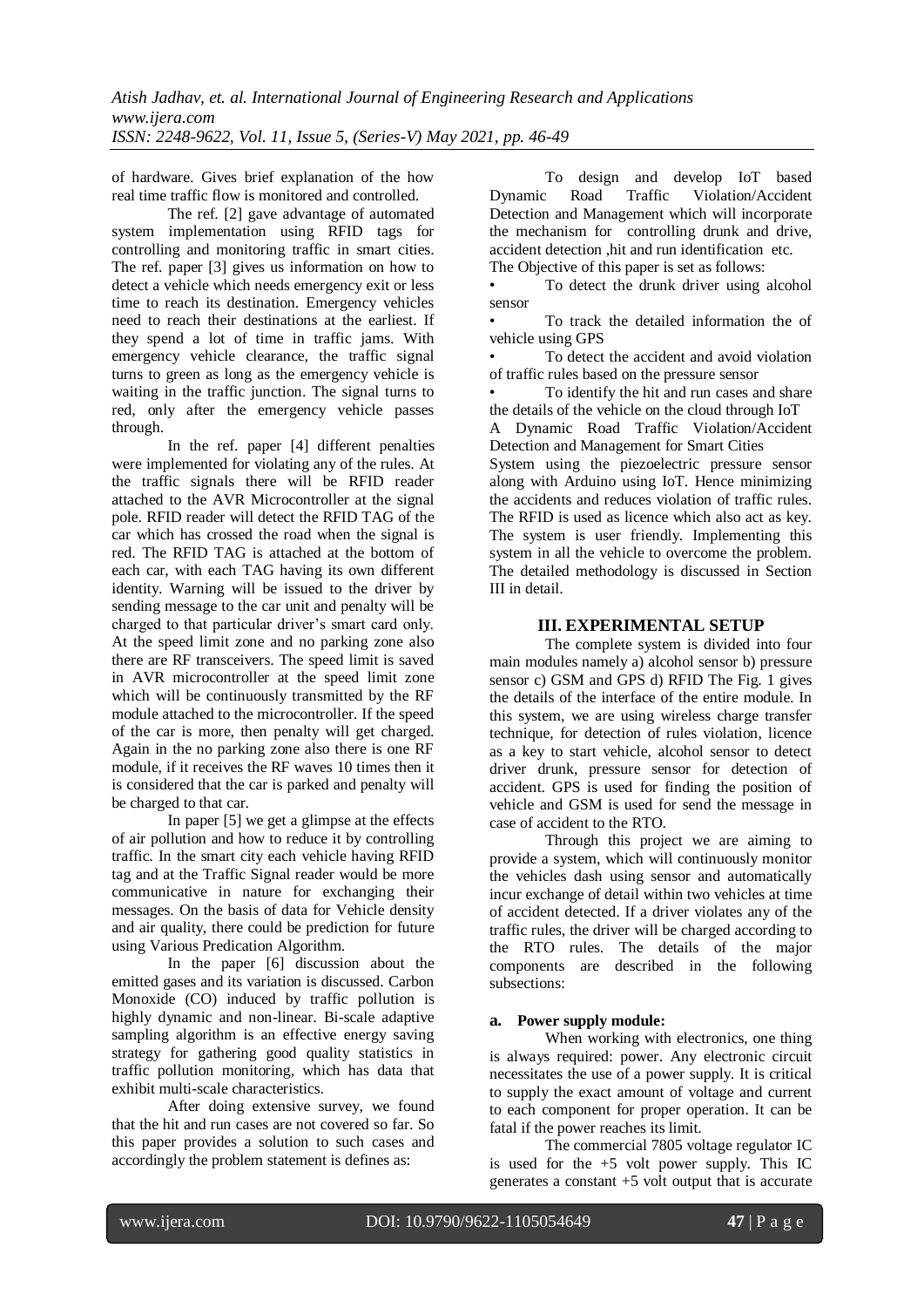to within 5%. (0.25 volt). It also has currentlimiting circuitry and thermal overload safety, so the IC won't be fired if the load current is too high; instead, the output voltage will be reduced.

#### **b. GPS and GSM:**

SIM808 module is a full Quad-Band GSM/GPRS module that incorporates GPS technology for satellite navigation and was used in this task. Customers can save time and money developing GPS-enabled applications thanks to the compact design that combines GPRS and GPS in a single SMT kit. It allows variable assets to be tracked using an industry-standard interface and GPS feature.

### **c. Alcohol Sensor:**

The MQ series of gas sensors have an electrochemical sensor and a small heater inside. They are sensitive to a wide variety of gases and can be used at room temperature. The MQ135 alcohol sensor is a Sno2 with lower clean air conductivity. When the target explosive gas is present, the conductivity of the sensor increases as the gas concentration rises. It transforms the charge of conductivity to the corresponding output signal

of gas concentration using simple electronic circuits.

In ammonia, sulfide, benzene steam, smoke, and other harmful gases, the MQ135 gas sensor has a high sensitivity. It is inexpensive and can be used for a variety of purposes. Alcohol sensors are classified as MQ-2, MQ-3, MQ-4, MQ-5, MQ-6, and so on.

### **d. PRESSURE SENSOR:**

As a pressure sensor, a piezoelectric sensor is used. The pressure applied to the sensing region determines the sensor's resistance. The lower the resistance, the more pressure you apply. The resistance range is actually very wide: from > 10 M (no pressure) to 200 M (high pressure) (max pressure). Most FSRs can detect forces between 100 g and 10 kg.

# **e. RFID**

stands for radio-frequency identification, which detects changes in the electromagnetic field and thus recognizes a tag attached to an object automatically. The RFID tag includes information that has been stored electronically. The energy collected by a passive tag comes from radio waves generated by RFID source readers in the vicinity.



To work hundreds of meters away from the source reader, the active portion requires a local power source.